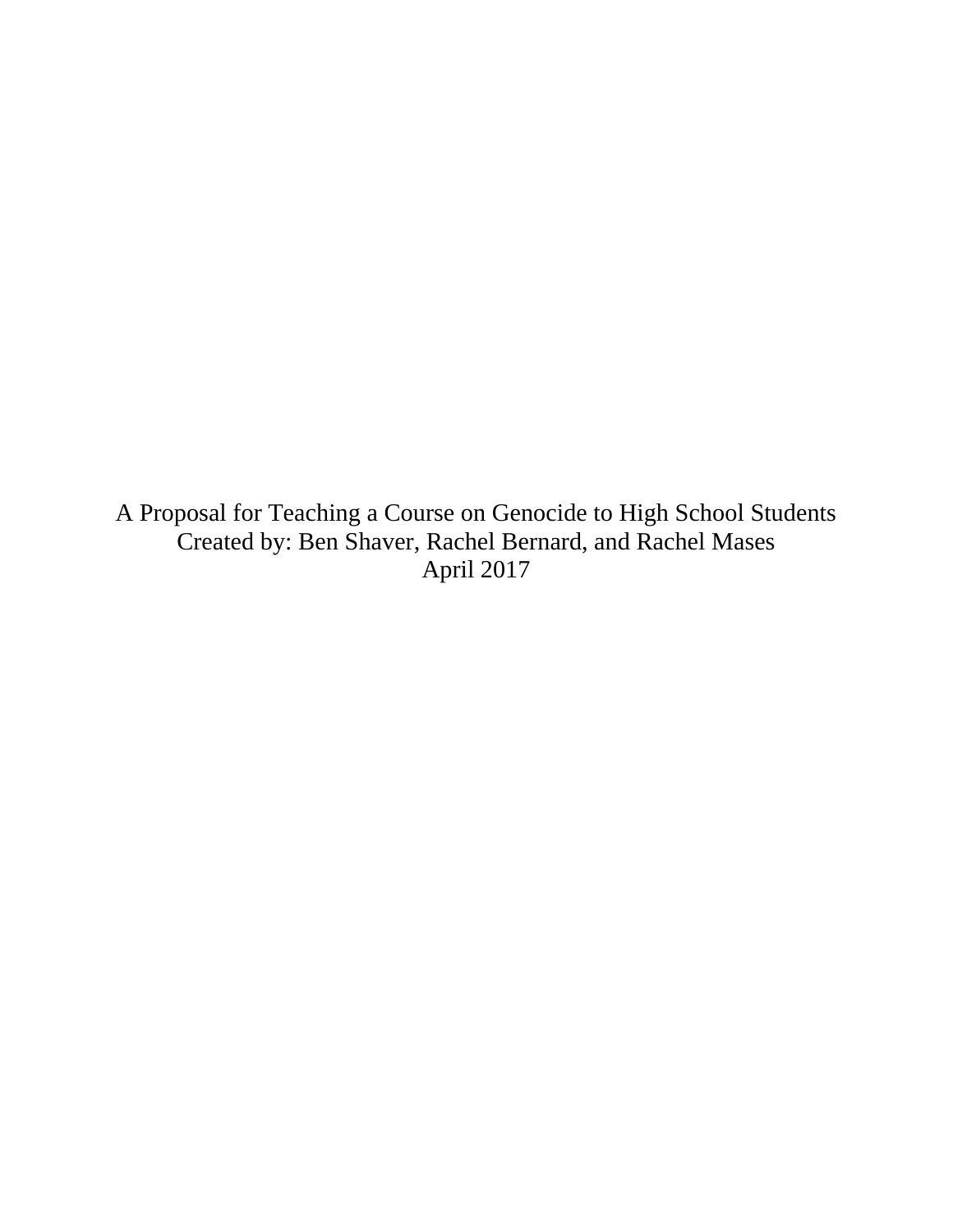## **Table of Contents**

- **I.** Justification
- **II.** Current US Teaching Practices: Advocacy, Academia, and Application
- **III.** Framework/Conceptual Design
	- **A.** Introduction
	- **B.** Learning Objectives
	- **C.** Learning Outcomes
	- **D.** Sample Course Outline
- **IV.** Conclusions and Recommendations
- **V.** Appendix
	- **A.** Weekly Journaling
	- **B.** Gacaca Courts Simulation
	- **C.** Reichstag Election Simulation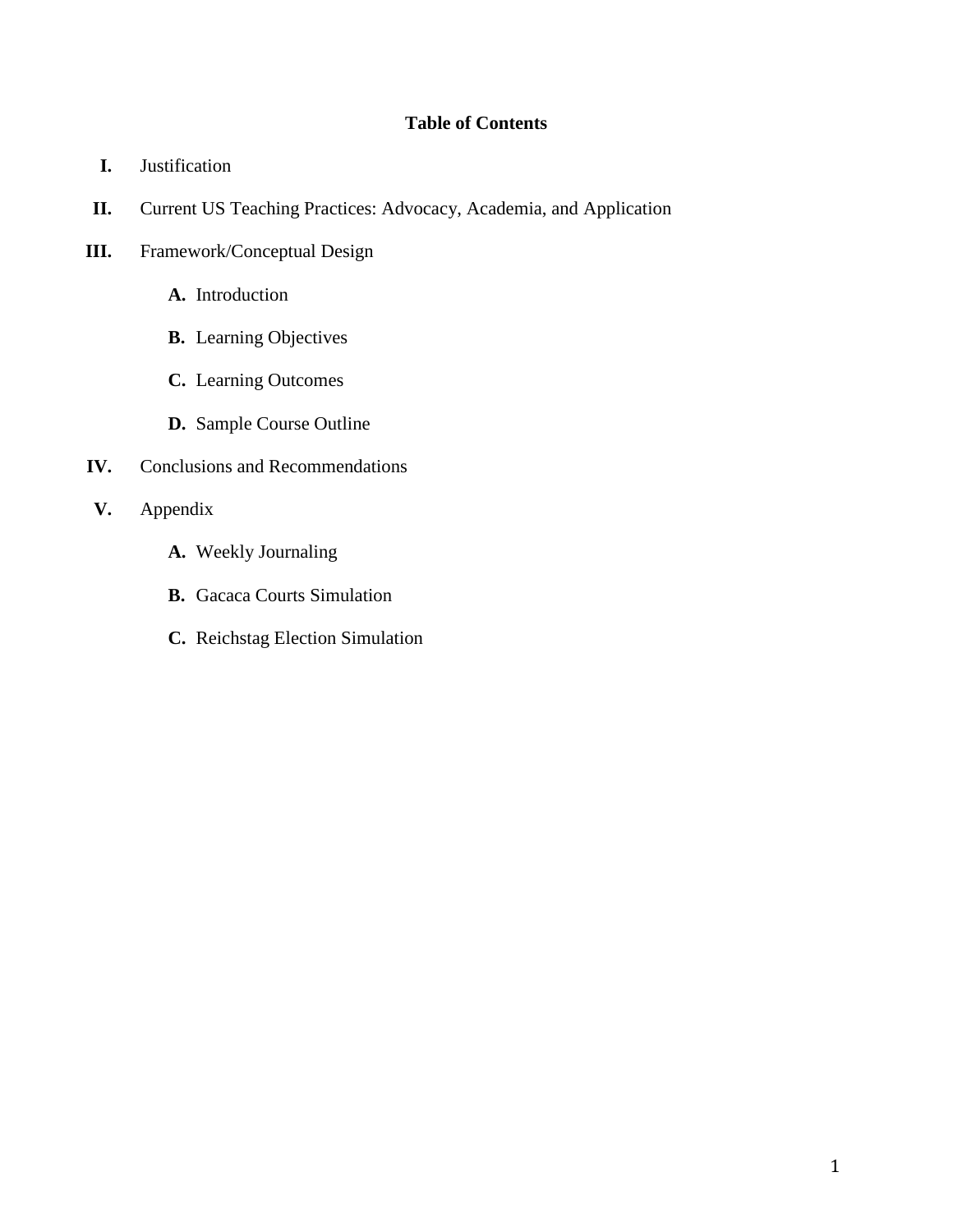#### **I.Justification**

Never again. Never again do we wish to see people subjected to the genocidal violence that the world bore witness to during the Holocaust. Six million Jews - roughly a third of all European Jewry at the time - and roughly five million others were brutally and systematically murdered in the name of purifying the German race. In the just over seventy years that have passed since the end of the Holocaust, the international community has taken the stance of "never again" with regards to genocide and other serious crimes against humanity. However, in the decades that have passed since the 1952 UN Convention on the Prevention of the Crime of Genocide, there have been countless genocide yet very few attempts to intervene or effectively address them.

Throughout each of our times at American University, we have each studied various genocides and the impacts that these brutal acts of violence have had on the global community. In conducting our research, though, we have come to realize that the vast majority of our knowledge on genocide came from college experiences. In high school, we only discussed the Holocaust, and even then we discussed it in varying degrees of depth. Our classes for the most part only very briefly touched on the Holocaust, with a strong focus on the American liberation of camps and how that related to the greater picture of US involvement in WWII. At the end of our secondary education, we were walking away with only the most basic understanding of the events and without a clear grasp of why something as horrible as the Holocaust even happened in the first place. In reflecting back on these experiences, we recognize that we were cheated out of a "fuller" education. It is extremely important to discuss these issues with high school students beyond just a simple understanding of the facts because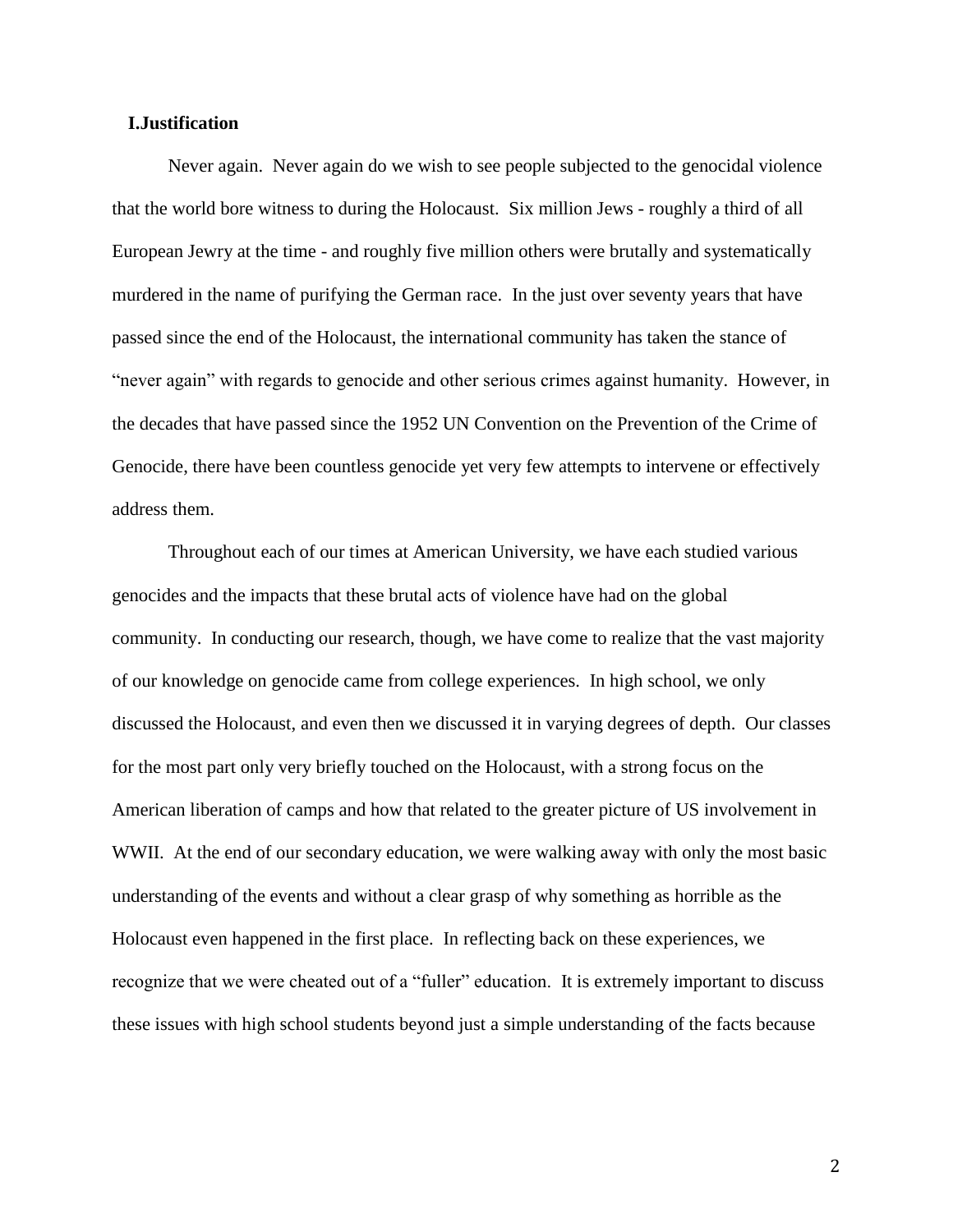education is the building blocks of our society. Without a solid foundation from education, how can we expect future generations to be prepared to effectively tackle the world's problems?

When we first discussed taking on this project, we originally planned to write a research paper on the Rwandan Genocide and why it is not taught in high schools. All three of us had done research on the Rwandan Genocide specifically, and we felt comfortable continuing that research in our investigation of why we teach some genocides and not others. As we began to review the literature on the teaching of genocide in secondary education, we decided to switch our project from a research paper to designing a curriculum for teaching the Rwandan Genocide in schools. We realized that while a research paper just highlights a problem that people might already be aware of, a new curriculum would actually begin the work of fixing that problem. Upon further investigation into the current teaching practices on the topic in high schools, we made one final switch to focus on the teaching of genocide in general in schools. We realized that the teaching of genocide is not mandated at a federal level in schools, though some states do mandate it. However, the requirements are not consistent across states, and some states do not provide any standards for how the subject is to be taught. This leads to the vast variety of curricula that we and our peers experienced in high school. Combining this with our passion for understanding genocide as a whole rather than specific unique facts, we have focused our recommended framework on the eight stages of genocide and how different cases apply, so that students might walk away with a more holistic understanding of the issue and the ability to recognize its signs in the future.

In taking on this project, we aim to inspire educators to incorporate genocide into their curricula. This could be done through either the inclusion of a module into an existing curriculum, or through the creation of a whole class curriculum specifically on the topic of

3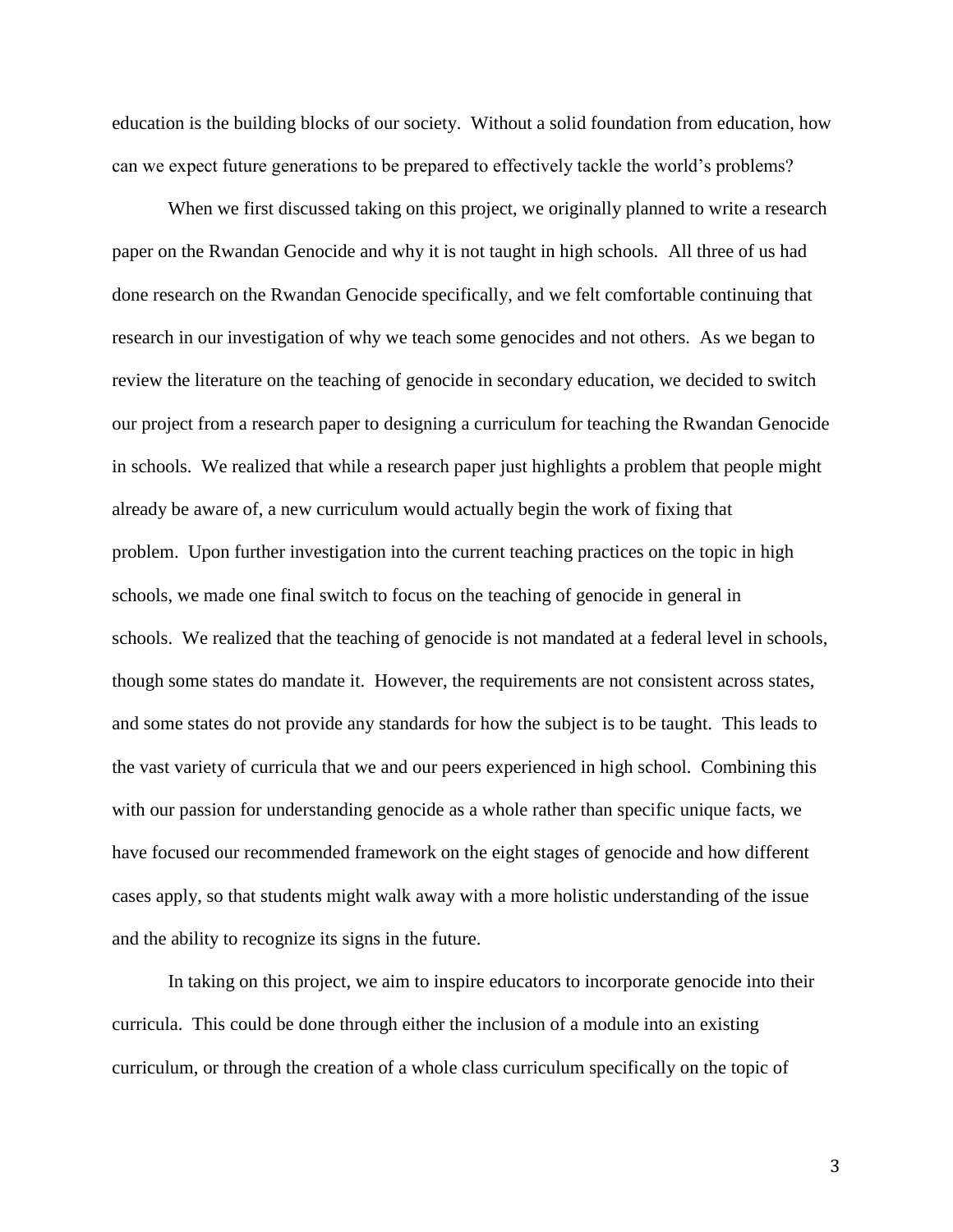genocide. Our framework is designed with this flexibility in mind: a teacher might choose to pull out specific module ideas and work them into their current curriculum on the same or similar topic, or they can utilize the entire fourteen-week course. Additionally, we hope to collaborate with educators to develop classes specifically on the topic, as we believe that a longer, more indepth education on genocide is more beneficial than simply a week or two. In order to achieve this, we have begun working with Mr. Tony Macerollo at New Albany High School in New Albany, Ohio. Mr. Macerollo has already begun to develop a semester-long elective class dedicated to teaching high school students about genocide and how to recognize the signs so that we might make "never again" a reality. We are committed to working closely with Mr. Macerollo in order to incorporate aspects of our project into his curriculum design and proposal for the state of Ohio.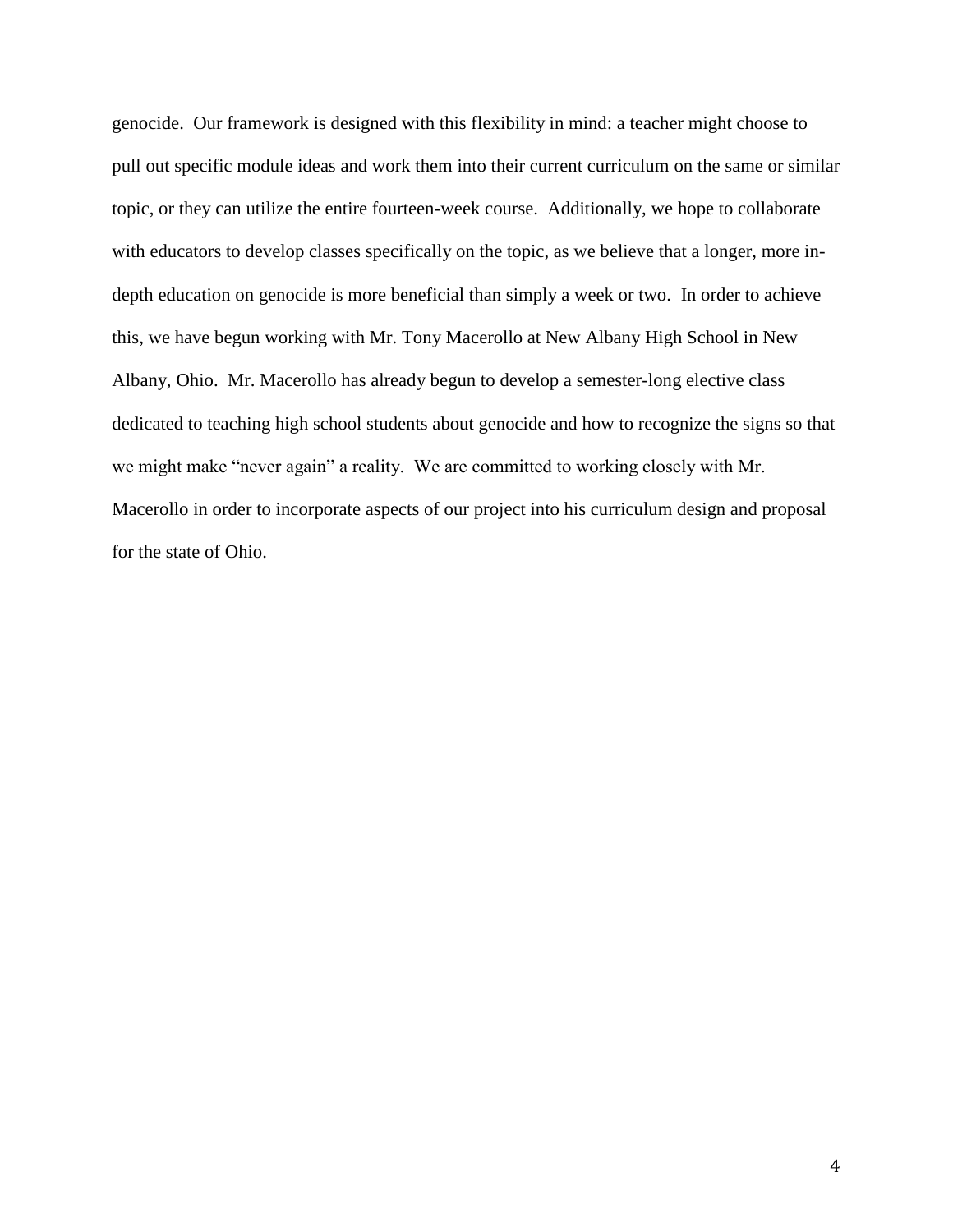#### **II. Current US Teaching Practices: Advocacy, Academia and Application**

The incorporation of material on genocide, mass killings and crimes against humanity in high school curricula has been growing in recent years, largely as a result of intensifying efforts by various advocative organizations and academic research. While calls for change regarding the composition of requirements for secondary education are often directed towards legislators, several voices involved in the national discussion surrounding the matter emphasize the problematic nature of this approach. One such individual is Diane Ravitch, author of *The Language Police: How Pressure Groups Restrict What Students Learn*, stating that expert opinion in the discipline should lead the development of genocide lesson plans - not legislators, often motivated by mandates and interest groups.<sup>1</sup> It is evident that scholarly research and experimentative case studies conducted by academics have paved the way for reshaping how high school students learn about human rights; however, documentation by teachers themselves who have implemented various methods of teaching these difficult topics provide valuable resources for furthering genocide education.

 The National Council for Social Studies, made up of concerned educators across the country, has demonstrated its support for the integration of human rights topics in high school classrooms. Holding annual conferences and creating teacher resources, the organization has highlighted the importance of developing the subject area for widespread inclusion in high school curricula. "It's important for students to realize it's not something that happened once in our history," states NCSS President Gayle Y. Thieman, "but that genocide is an issue that erupts

<sup>1</sup> Rabin@nathanrabin, Nathan. "Diane Ravitch: The Language Police: How Pressure Groups Restrict What Students Learn." The A.V. Club. June 03, 2003. http://www.avclub.com/review/diane-ravitch-ithe-language-police-howpressure-gr-5608.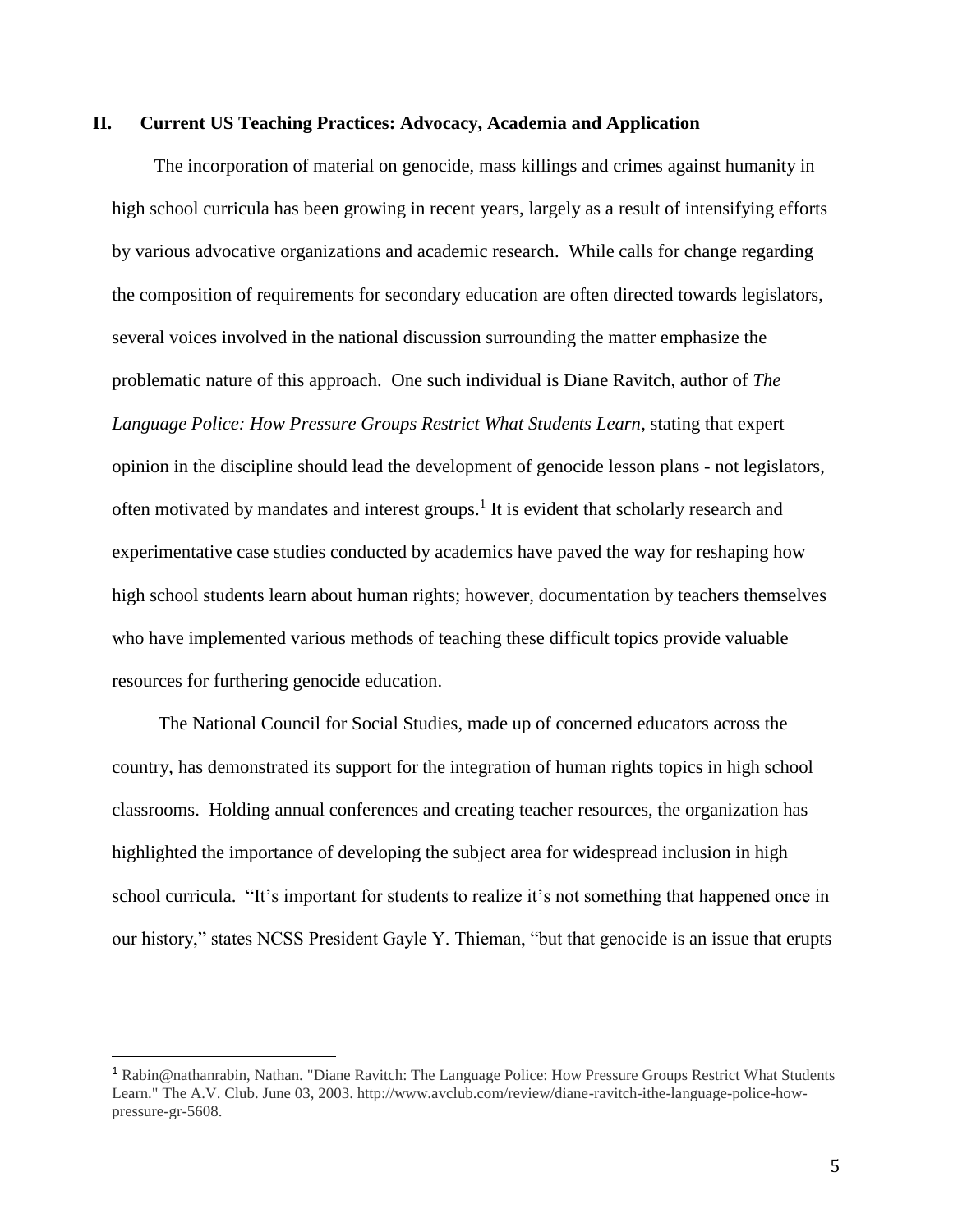around the world in situations of intense racial or ethnic conflict."<sup>2</sup> The organization's advocacy has resulted in many social studies teachers incorporating NCSS sample lesson plans on genocide, as well as those created by other civil society organizations, into their own. Published in 2014, its mission statement on *Human Rights Education: A Necessity for Effective Social and Civic Learning* represented the movement that genocide curriculum has been prompted largely by public awareness campaigns that not only advocate, but provide resources for teachers.<sup>3</sup>

 High School teachers seeking out resources to aid them in developing or altering lesson plans focused on presenting other sides of history, namely late 20th century genocides, have expressed the need of balancing "sophisticated understanding and moral engagement."<sup>4</sup> The Thomas B. Fordham Foundation, which endorses a more traditional instructional approach, stresses a chronological understanding of history and disapproves of replacing the essential content of current history curricula.<sup>5</sup> And scholars, such as Donvito, have determined that a large number of teachers view materials currently being offered as far too extensive to be applied within the time frame made available to them.<sup>6</sup> Educators like Susan Roeske at Mountain High School of Stafford County, Virginia, however, are proponents of teaching on genocide whatever the official curricula, despite perceived time constraints. Roeske, who has been teaching for 9+ years, always finds a way to include discussions of human rights into her teaching units, utilizing the Choices for the 21st Century program from Brown University's Watson Center for

<sup>2</sup> Glass, Kathy Tuchman. *Lesson design for differentiated instruction, grades 4-9*. Page 71.Thousand Oaks, CA: Corwin, 2009.

<sup>&</sup>lt;sup>3</sup> "Human Rights Education: A Necessity for Effective Social and Civic Learning." National Council for the Social Studies. http://www.socialstudies.org/positions/human\_rights\_education\_2014.

<sup>4</sup> Manzo, Bess Keller Kathleen Kennedy. "Genocide Claiming a Larger Place in Middle and High School Lessons." Education Week. May 03, 2016. http://www.edweek.org/ew/articles/2007/10/24/09armenian.h27.html. 5 *Ibid.*

<sup>6</sup> Sardone, Nancy B., P.H.D. and Roberta Devlin-Scherer. "Exploring Sensitive Subjects with Adolescents: Using Media and Technology to Teach about Genocide." *American Secondary Education* 43, no. 2 (Spring, 2015): 5, http://proxyau.wrlc.org/login?url=http://search.proquest.com/docview/1685878613?accountid=8285.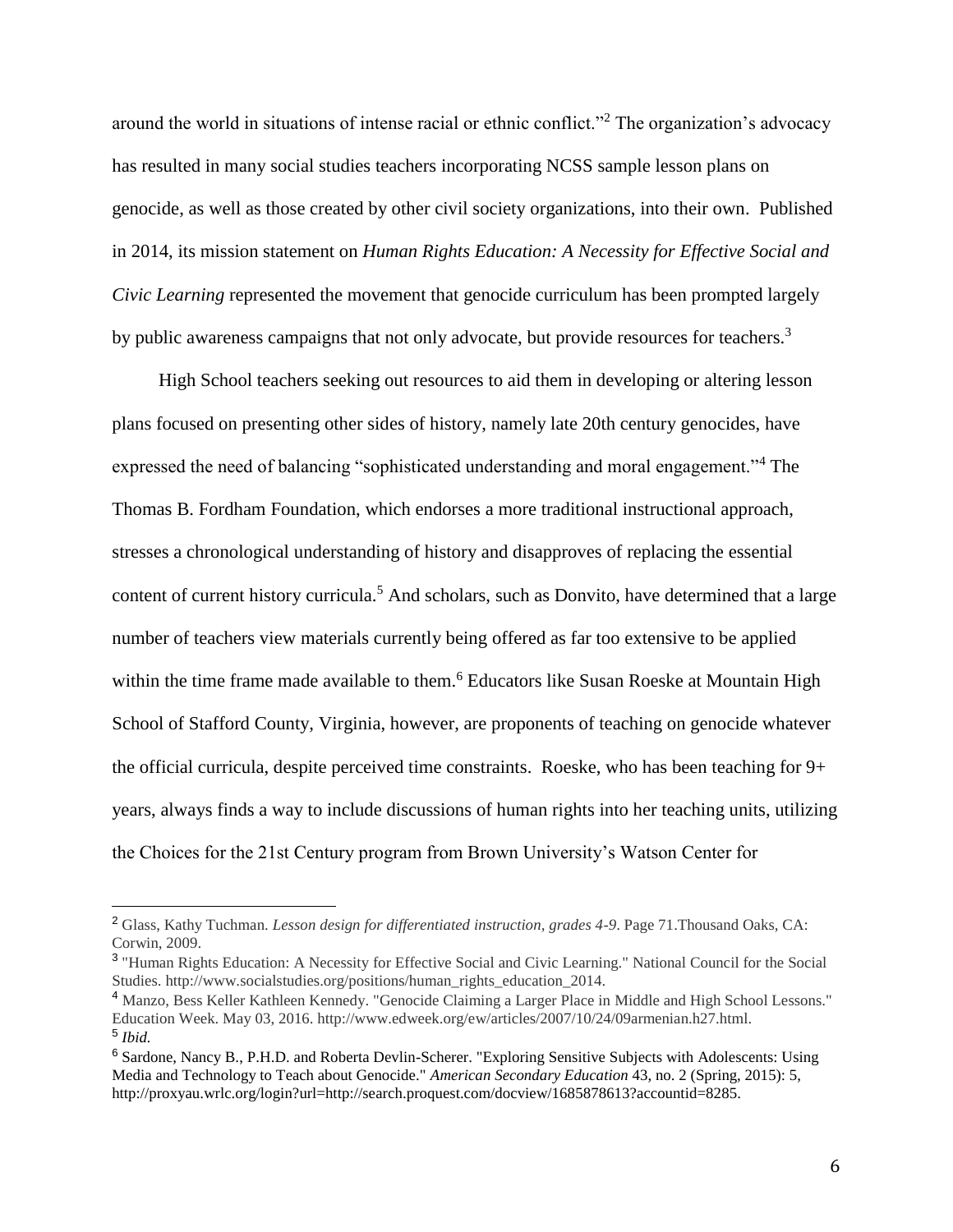International Studies.<sup>7</sup> This program, providing materials for high school history teachers, emphasizes study of current events, including the tragedy at Darfur.<sup>8</sup>

 Adrianne Bock of Lexington High School in Lexington, Massachusetts shares a similar perspective to Roeske, also utilizing the resources made available by existing organizations for pre collegiate teachers. Facing History and Ourselves is a group that emphasizes the inclusion of matters such as identity and moral responsibility in classroom discussions on mass atrocities.<sup>9</sup> Bock describes the framework as setting the stage for "asking students questions about themselves - who [is] in their 'universe of obligation,' who'd they'd stick their necks out for."<sup>10</sup> This coming together of organizational and individual visions for human rights lesson plans is representational of the fusing of academic research and advocacy groups with real life application in American high schools. Facing History and Ourselves, emphasizing civil engagement, has directed educators towards teaching within the context of human behavior. "It hits [students] in a different place," describes Bock, "and they really begin to think about the choices they make in everyday life."<sup>11</sup> Scholars have also praised this method, describing it as useful for teachers sensitive to implementing such materials geared towards younger and impressionable audiences.<sup>12</sup> In this regard, the Facing History approach takes into consideration the possibility of students experiencing sensations of helplessness or fatalism in critically thinking about human rights abuses.

<sup>7</sup> Manzo, Bess Keller Kathleen Kennedy. "Genocide Claiming a Larger Place in Middle and High School Lessons." Education Week. May 03, 2016. http://www.edweek.org/ew/articles/2007/10/24/09armenian.h27.html.

<sup>&</sup>lt;sup>8</sup> "Teacher's Corner." Teacher Corner | Brown University. http://www.choices.edu/teachers-corner/.

<sup>&</sup>lt;sup>9</sup> "Our Work." Facing History and Ourselves. https://www.facinghistory.org/our-work.

<sup>10</sup> Manzo, bess Keller Kathleen Kennedy.

<sup>11</sup> *Ibid.*

<sup>12</sup> "Our Impact." Facing History and Ourselves. https://www.facinghistory.org/our-impact.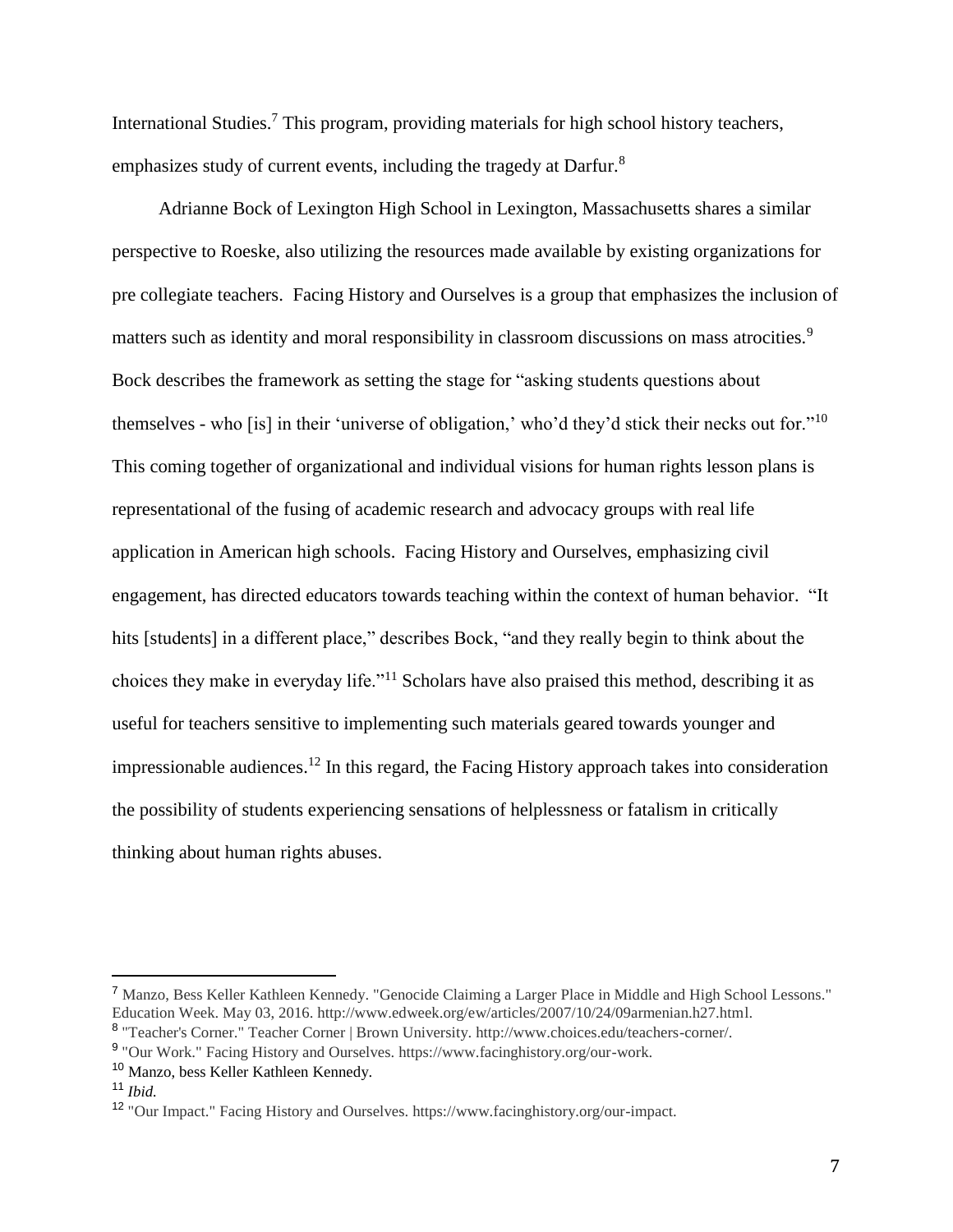A major talking point in debates over incorporation of units on genocide in high school history courses is the possible negatives impact on students' emotional or mental health. It is important to note, however, that these social issues are difficult to discuss in all settings. Therefore, focus must be placed on striking the right balance between aforementioned fatalism and "comfortable exceptionalism," a term coined by Frusetta meaning that students take on the perspective of, "It happened there because that society was flawed, it couldn't happen here."<sup>13</sup> Genocide, being an inherently complex and tragic occurrence, is naturally going to evoke emotional responses from pupils. Though on the opposite side of the spectrum is the threat of "subtle dehumanization," in which the overwhelming nature of statistics will result in the detachment of victims' humanity within the minds of students.<sup>14</sup> But as described by Ronald Levitsky, a history teacher at Sunset Ride School in Northfield, Illinois, "you want to reach their maturity level...they can handle the concepts and the affect...that's how you reach them - the affect."<sup>15</sup> The question that remains, then, is how to successfully implement healthy, meaningful teachings on genocide, mass killings, and atrocities.

 Teaching about human rights is no exception when it comes to the perpetuating debate regarding traditional vs. non-traditional teaching methods. Though, in the subject area of genocide, there is a general consensus that the most effect approach is that which blends traditional tools (lectures, discussion, film, debate, case studies) with media and technology.<sup>16</sup>

http://www.wisconsinhistory.org/teachers/lessons/lafollette/pdfs/ cartoonquestions.pdf

<sup>&</sup>lt;sup>13</sup> Frusetta, J. (2010). Beyond morality: Teaching about ethnic cleansing and genocide. Perspectives on History, 39-40. Guided questions for political cartoon analysis. Retrieved from

<sup>&</sup>lt;sup>14</sup> Totten, S. 1999. The scourge of genocide: Issues facing humanity today and tomorrow. Social Education 63 (2): 116–21.

<sup>15</sup> Manzo, bess Keller Kathleen Kennedy.

<sup>&</sup>lt;sup>16</sup> Sardone, Nancy B., P.H.D. and Roberta Devlin-Scherer. "Exploring Sensitive Subjects with Adolescents: Using Media and Technology to Teach about Genocide." *American Secondary Education* 43, no. 2 (Spring, 2015): 4-17, http://proxyau.wrlc.org/login?url=http://search.proquest.com/docview/1685878613?accountid=8285.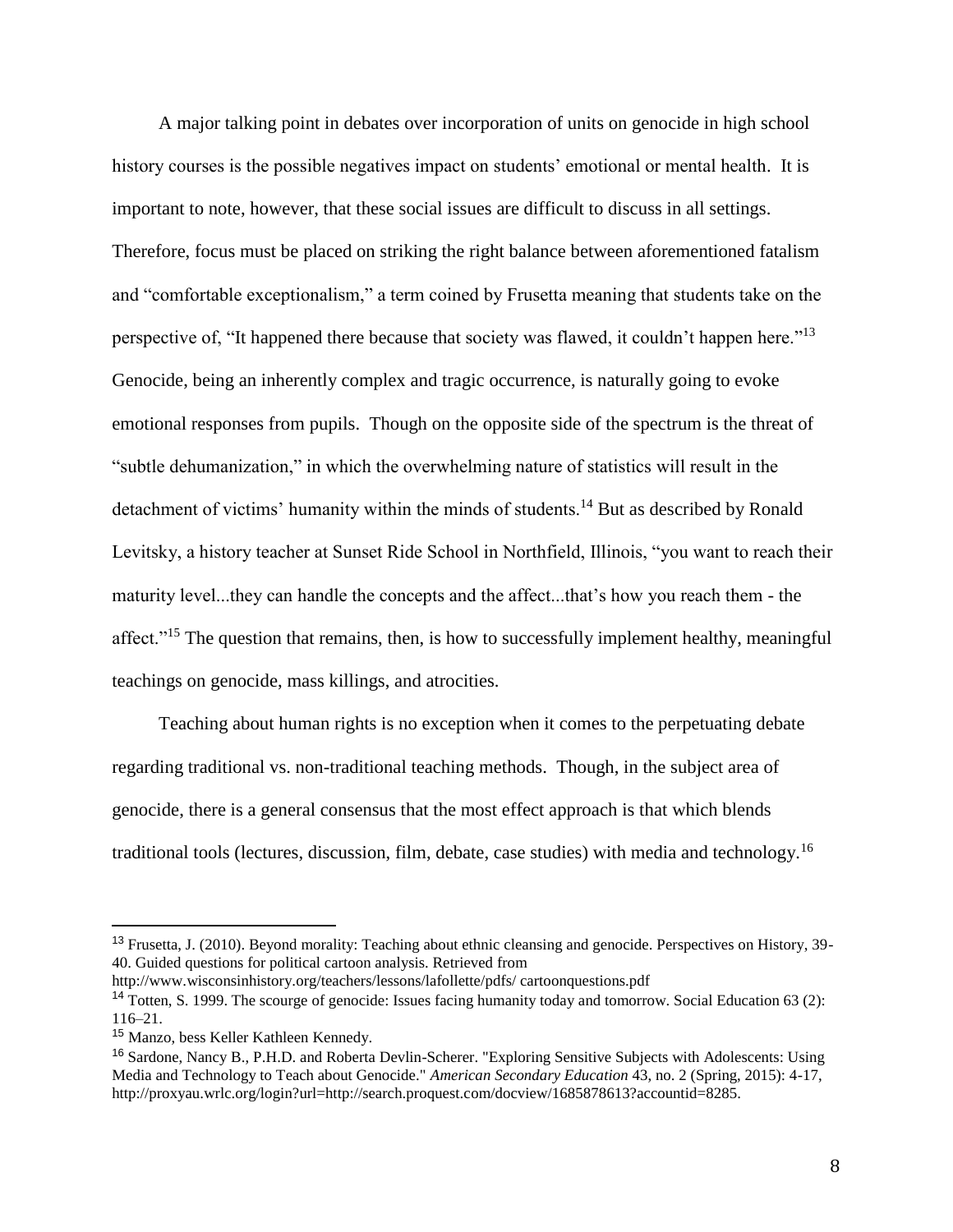The goal of strategically combining forms of classroom activities is to activate higher order thinking, as opposed to utilizing superficial, low level thinking exercises (word scrambles, crossword puzzles) and prioritize critical thinking over basic memorization. It is suggested that educators first present to their students the foundational discussions surrounding defining genocide, a matter still characterized by global disagreement.<sup>17</sup> The United Nations Convention on the Prevention and Punishment of the Crime of Genocide defines genocide as "any act committed with the idea of destroying in whole or in part a national, ethnic, racial or religious group."<sup>18</sup> Teachers may discuss the dissent within the global community, or the US House of Representatives itself, in declaring mass killings as 'genocide,' such as the case of the 1915 Armenian Genocide.<sup>19</sup> In addition to serving as a pre assessment exercise for both educators and students, and initiating critical thinking for pupils, discussing the importance of a definition highlights the impact of language within the realm of human rights and provides a platform for considering all the elements that makeup genocide itself (which is not confined to just killing).<sup>20</sup> Academics and teachers alike generally agree upon the necessity of this 'traditional' step, promoting group discussion or the use of graphic charts/cluster maps. In his article about teaching on the Former Yugoslavia, Brad Joseph emphasizes the utility of traditional teaching methods in ensuring students attain a general understanding of the scope and context of genocide.<sup>21</sup> Using such discussions to introduce students to the course also allows the

<sup>17</sup> "How do you define genocide?" BBC News. March 17, 2016. http://www.bbc.com/news/world-11108059. <sup>18</sup> OHCHR | Prevention and Punishment of the Crime of Genocide.

http://www.ohchr.org/EN/ProfessionalInterest/Pages/CrimeOfGenocide.aspx.

<sup>19</sup> Seabrook, Andrea. "Armenian Genocide Debate Creates Partisan Split." NPR. October 14, 2007. http://www.npr.org/templates/story/story.php?storyId=15271080.

<sup>20</sup> Totten, Samuel. *"Teaching about Genocide: Issues, Approaches, and Resources"*. 2004.

<sup>21</sup> Joseph, Brad. "The Social Studies." Taylor and Francis Online.

http://www.tandfonline.com/doi/pdf/10.3200/TSSS.96.3.133-136.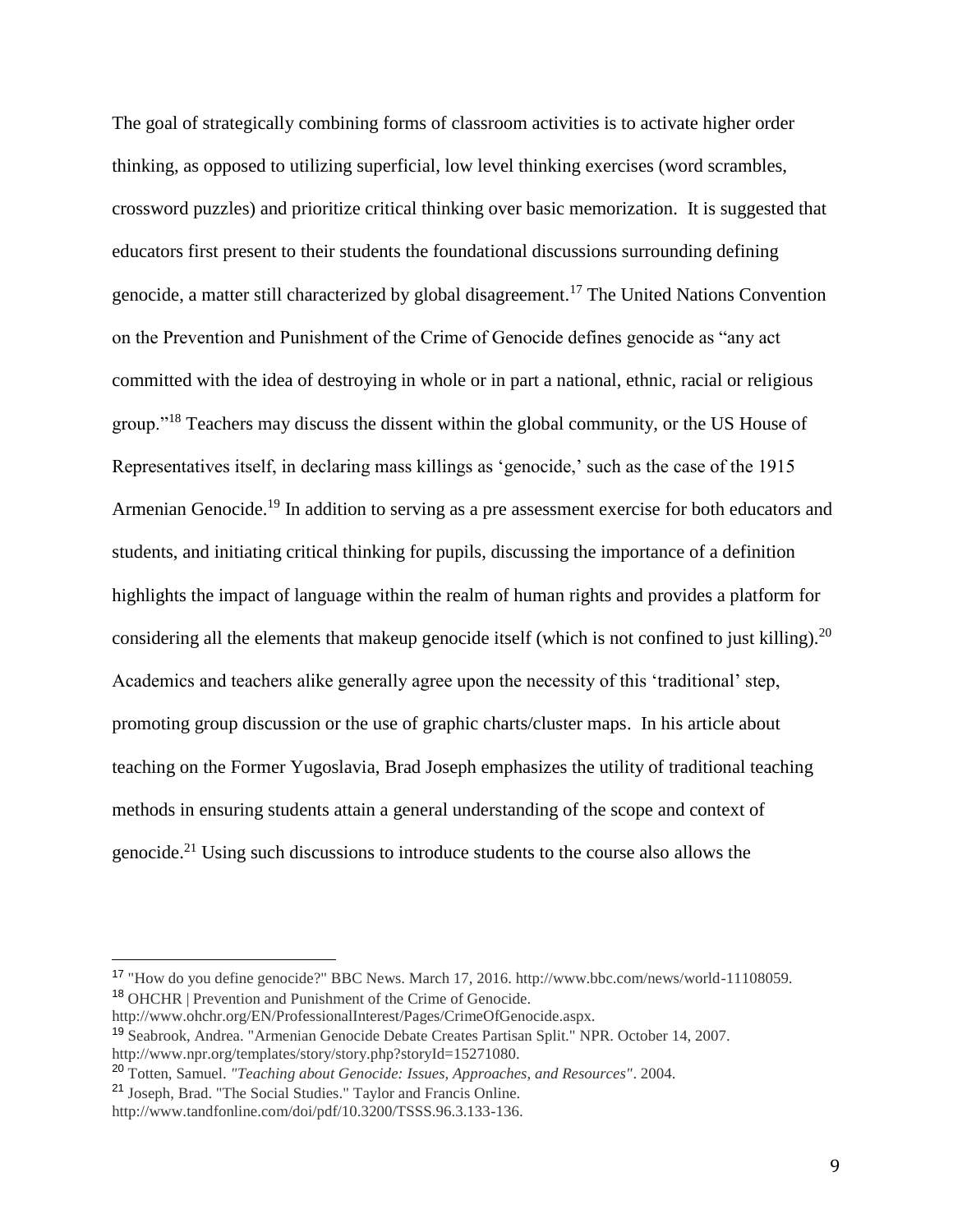establishment of contextual language for the following material (ethnic cleansing, concentration camps, expulsion, etc.).

 While there is no limit to the ways in which teachers may incorporate the use of media and technology in their classrooms, there are numerous methods that have been emerging in the community of researchers and educators working to normalize the study of genocide and human rights in high school classrooms across the United States. The University of Southern California created a database of 1200 videos presenting first account stories regarding complex human behavior, such as scapegoating. The program further created tools that were geared towards and subsequently used by high school teachers, promoting the presentation of these videos for the purpose of student analysis.<sup>22</sup> The use of video footage/films as a teaching resource is not new, but the availability and range of viewing materials available has expanded beyond the staples of Schindler's List and Hotel Rwanda.

<sup>&</sup>lt;sup>22</sup> Sardone, Nancy B., P.H.D. and Roberta Devlin-Scherer. "Exploring Sensitive Subjects with Adolescents: Using Media and Technology to Teach about Genocide." *American Secondary Education* 43, no. 2 (Spring, 2015): 4-17, http://proxyau.wrlc.org/login?url=http://search.proquest.com/docview/1685878613?accountid=8285.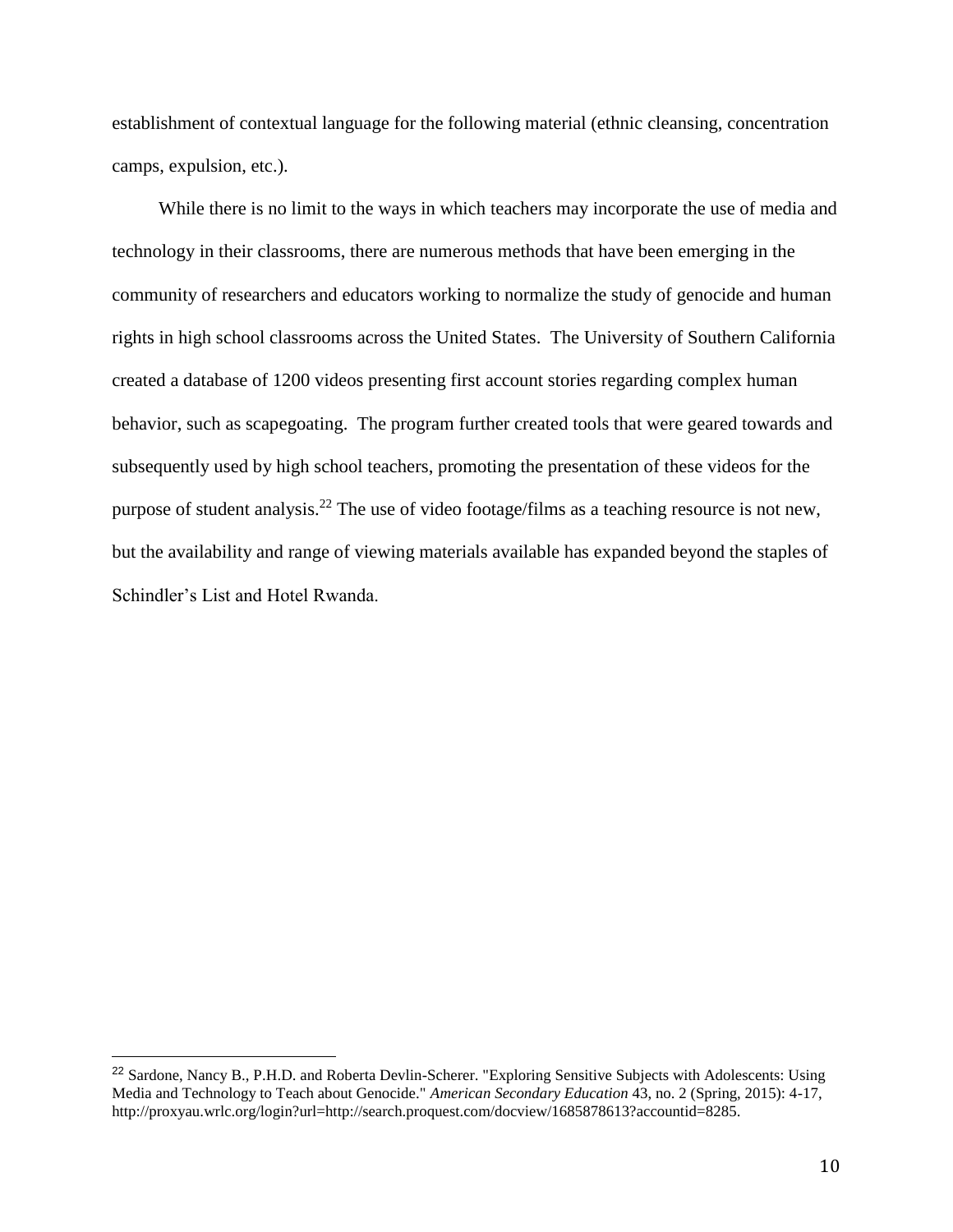#### **III. Framework/Conceptual Design**

#### **Intro:**

The course is designed that the 8 stages of genocide are used to frame different examples of genocide. The first two weeks will introduce the larger topic of genocide, with subsequent weeks focusing on individual stages of genocide. In the first week students will be divided into 4 groups, one for each genocide discussed in the class. During each week students will be given group work time to analyze the week's specific stage in terms of their assigned example of genocide. Following the 8 weeks on the 8 stages of genocide, there will be one week that will focus on strategies for rebuilding societies after genocide. During the last weeks of the course students will work in their groups to prepare a presentation on their topic. They will then give the presentations to the class. Students will also be given time each week to journal about their thoughts on the topic and what they have learned.

#### **Learning Objectives:**

- **1.** Create an understanding of genocide not as an isolated event, but as a recurring repression of human rights
- **2.** Identify the warnings, signals, attitudes, and steps that may lead to genocide occurring
- **3.** Investigate individual examples of genocide
- **4.** Explore international responses to genocide
- **5.** Explore the tactics used to rebuild a society post-genocide

#### **Learning Outcomes:**

- **1.** Demonstrate an understanding of the historical factors that lead to genocide
- **2.** Engage in collaborative group work which will reflect learning about genocide
- **3.** Identify how the 8 stages of genocide occur across examples of genocide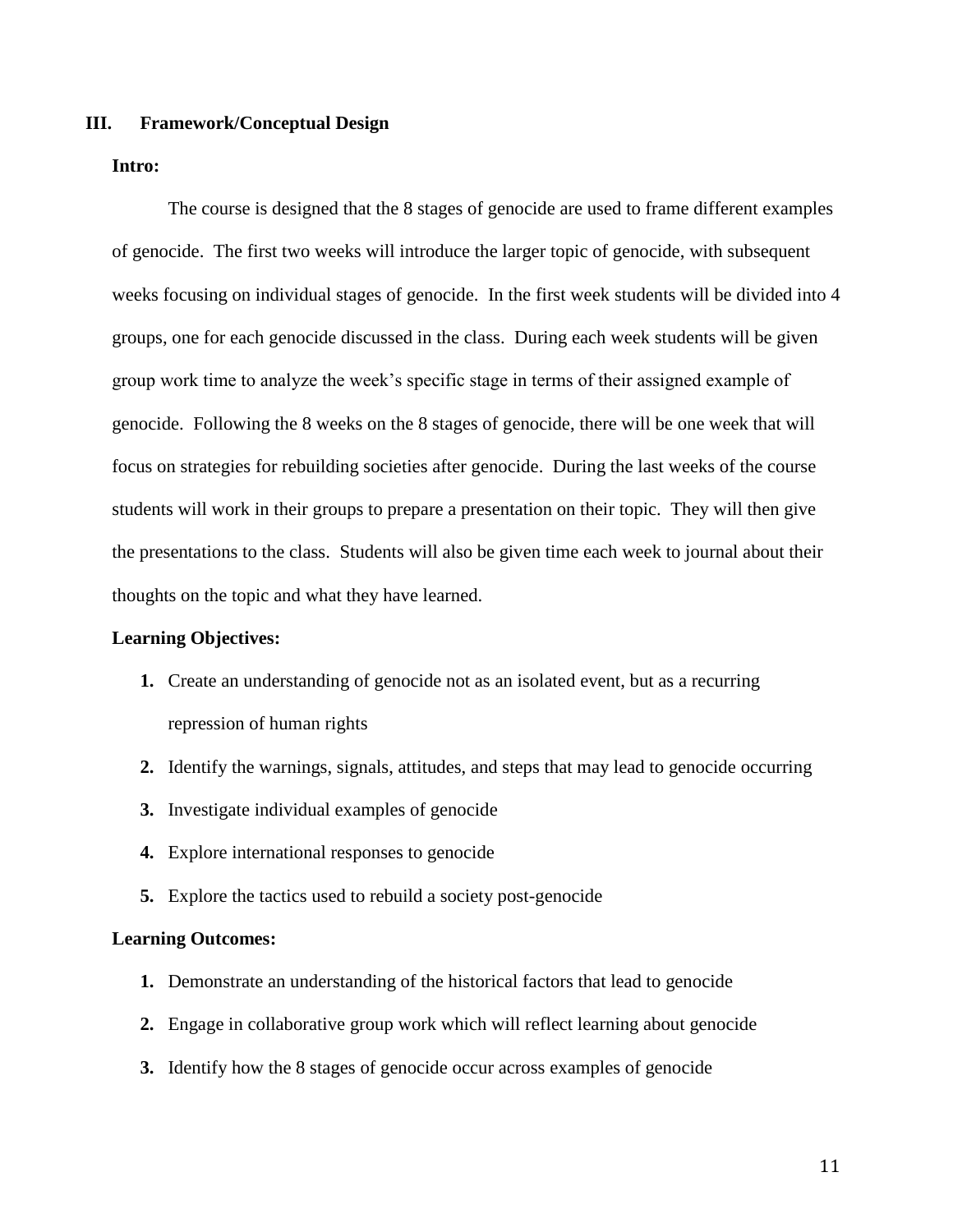**4.** Engage in research and writing skills to demonstrate learning

## **Sample Course Outline:**

- **1. Introduction to the Topic (2 weeks)**
	- **a.** Topics Introduced
		- **i.** Definition of genocide
		- **ii.** Examples of genocide
			- **1.** Holocaust
			- **2.** Khmer Rouge
			- **3.** Rwanda
			- **4.** Bosnia
		- **iii.** Eight stages of genocide
	- **b.** Suggested Activities
		- **i.** Weekly journaling
		- **ii.** Group activity on the definition of genocide

### **2. State One: Classification (1 week)**

- **a.** Topics Introduced
	- **i.** Role that identity plays in genocide
	- **ii.** "Us vs. them" mentality
	- **iii.** Actions that combat this step
- **b.** Suggested Activities
	- **i.** Weekly journaling
	- **ii.** Reichstag election simulation
- **3. State Two: Symbolization (1 week)**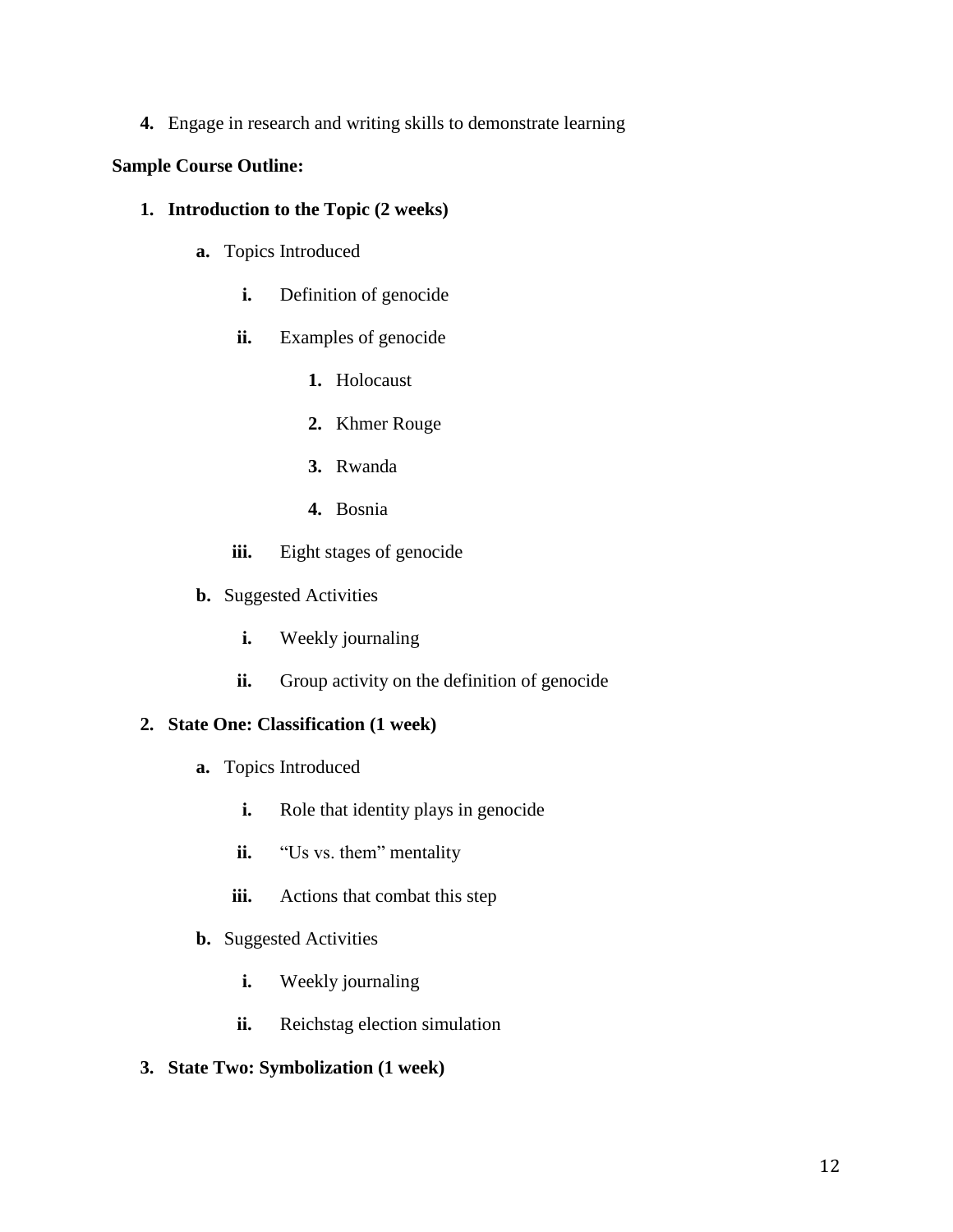- **a.** Topics Introduced
	- **i.** The way that classification and symbolization are tied together
	- **ii.** Actions that combat this step
- **b.** Suggested Activities
	- **i.** Weekly journaling

## **4. Stage Three: Dehumanization (1 week)**

- **a.** Topics Introduced
	- **i.** How dehumanization can lead to normal human overcoming the normal revulsion to murder
	- **ii.** Actions that combat this step
- **b.** Suggested Activities
	- **i.** Weekly journaling

## **5. Step Four: Organization (1 week)**

- **a.** Topics Introduced
	- **i.** The ways in which genocide is organize
	- **ii.** Actions that combat this step
- **b.** Suggested Activities
	- **i.** Weekly journaling

### **6. Step Five: Polarization (1 week)**

- **a.** Topics Introduced
	- **i.** The role of propaganda in polarization
	- **ii.** The ways that legislation can lead to polarization
- **b.** Suggested Activities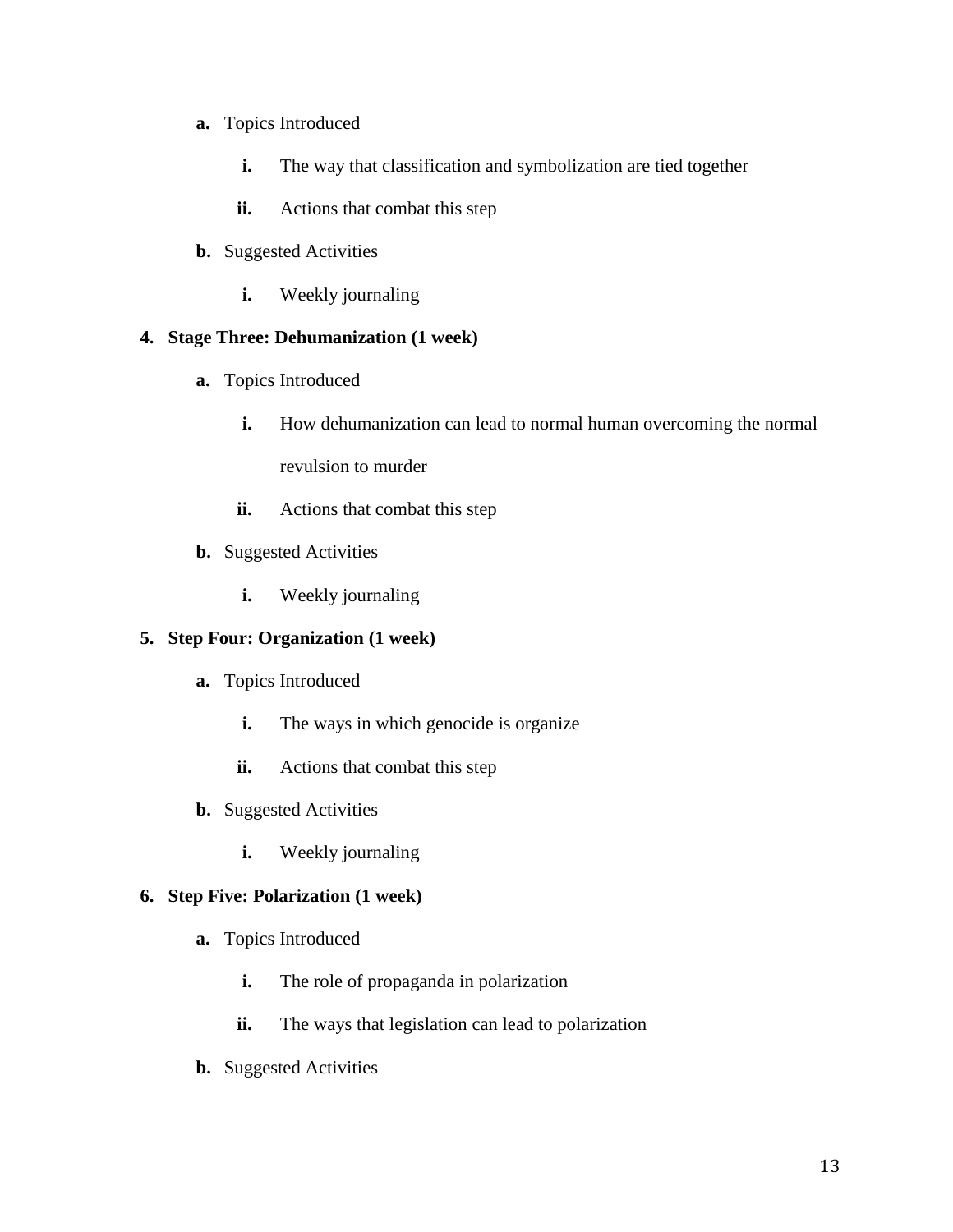**i.** Weekly journaling

## **7. Step Six: Preparation (1 week)**

- **a.** Topics Introduced
	- **i.** How victims are identified
	- **ii.** Actions that combat this step
- **b.** Suggested Activities
	- **i.** Weekly journaling

## **8. Step Seven: Extermination (1 week)**

- **a.** Topics Introduced
	- **i.** How the genocide is actually carried out
	- **ii.** Actions that combat this step
- **b.** Suggested Activities
	- **i.** Weekly journaling

### **9. Step Eight: Denial (1 week)**

- **a.** Topics Introduced
	- **i.** The ways that perpetrators prevent themselves from being implicated in the carrying out of genocide
	- **ii.** Actions that combat this step
- **b.** Suggested Activities
	- **i.** Weekly journaling

### **10. After Genocide (1 week)**

- **a.** Topics Introduced
	- **i.** How societies are able to rebuild after the end of genocide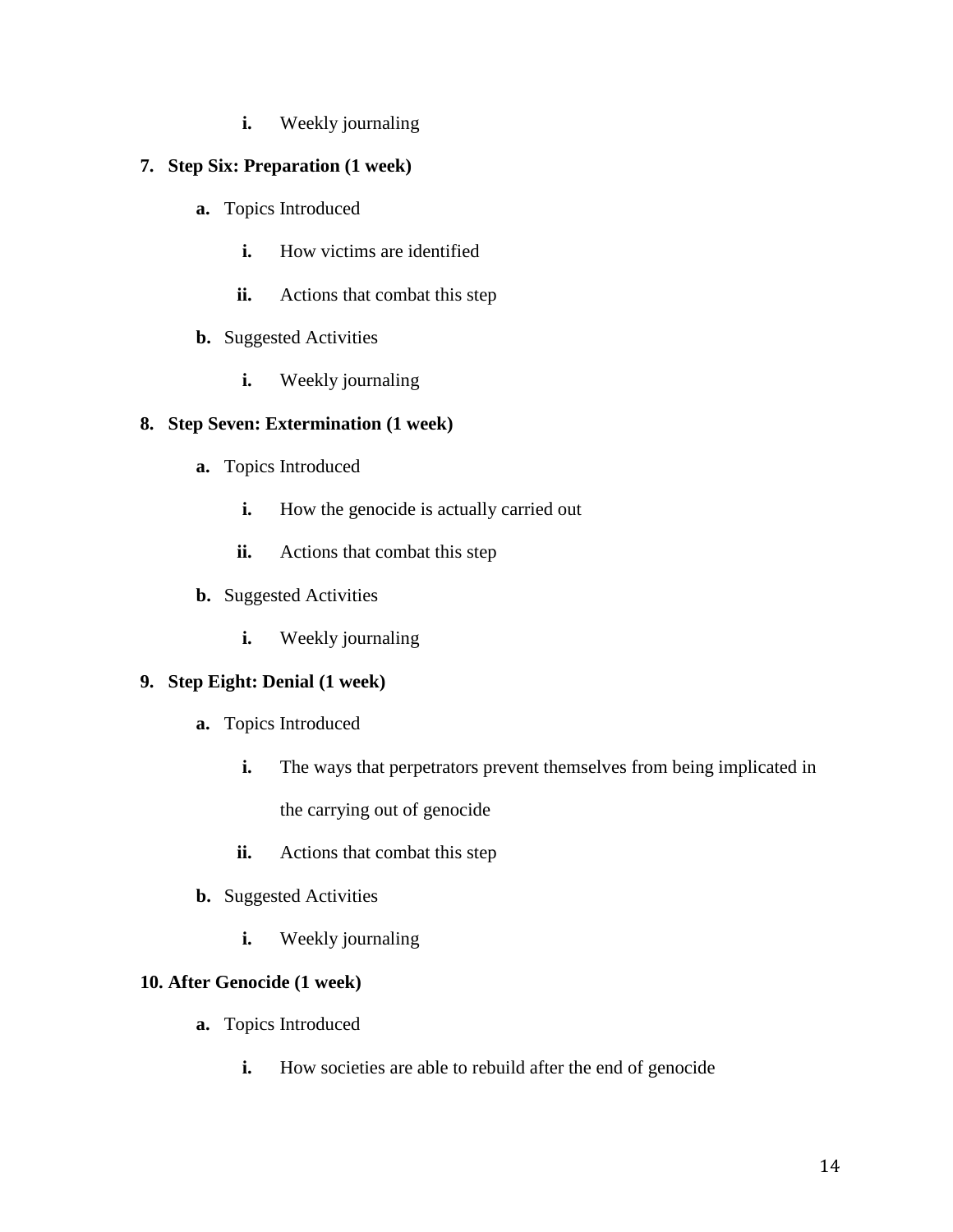- **b.** Suggested Activities
	- **i.** Weekly journaling
	- **ii.** Gacaca court simulation

# **11. Group Work (1 week)**

# **12. Presentations (1 week)**

- **a.** Suggested Activities
	- **i.** Presentations of group projects
	- **ii.** Final essay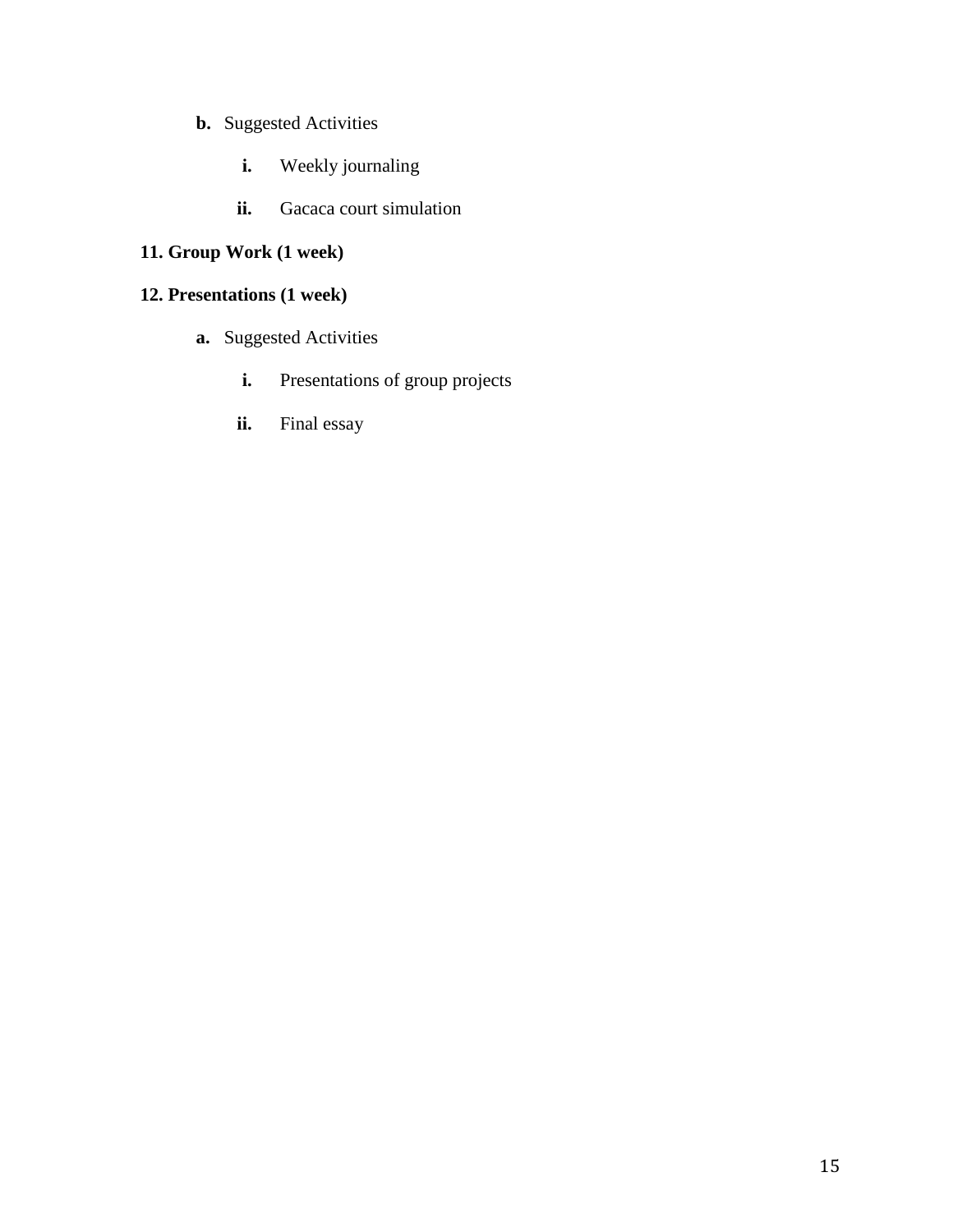#### **IV. Conclusions and Recommendations**

Overall, we have found that while the teaching of genocide varies wildly across education systems, many of these systems have acknowledged the importance of teaching the subject. Even in states that do not mandate the teaching of genocide usually mention the Holocaust, at least in passing, during lessons on World War II. What many of these curricula do, though, is teach the events of the Holocaust as a one-time event perpetrated by a man so evil that humanity cannot possibly fathom the extent of his evilness. This is a dangerous move. Portraying Hitler and the Nazi Regime as men so distant from "normal" humanity implies that a normal person could not ever commit these atrocious acts. People internalize this belief that no one could possibly be as evil as Hitler was, blinding themselves to the signs that someone else might be going down the same path. This is why it is vitally important to educate students on the details of genocide, so that they might recognize these signs whenever they manifest themselves.

No one looks back at 1930s and 1940s Germany and thinks that all of a sudden Hitler woke up one morning and decided to start murdering Jews. Genocide is less of an individual act, and more of a process. The reason why so many average German citizens did not realize the full extent of what was happening behind the walls of the concentration and death camps was because Hitler was able to normalize it through years of propaganda and smaller, but still violent, acts. This is the same pattern we saw in Rwanda, Cambodia, and so many other places around the world where genocide has taken place. This is why the focus of such a curriculum should be on not just statistics and trivia facts about the killings, but also about the propaganda that marginalized the other and the rhetoric that lead people to turn on their longtime neighbors and friends. If students cannot learn to recognize the signs of actions that create the perfect scenario for genocide, then we cannot possibly expect them to turn "never again" into a reality; if we

16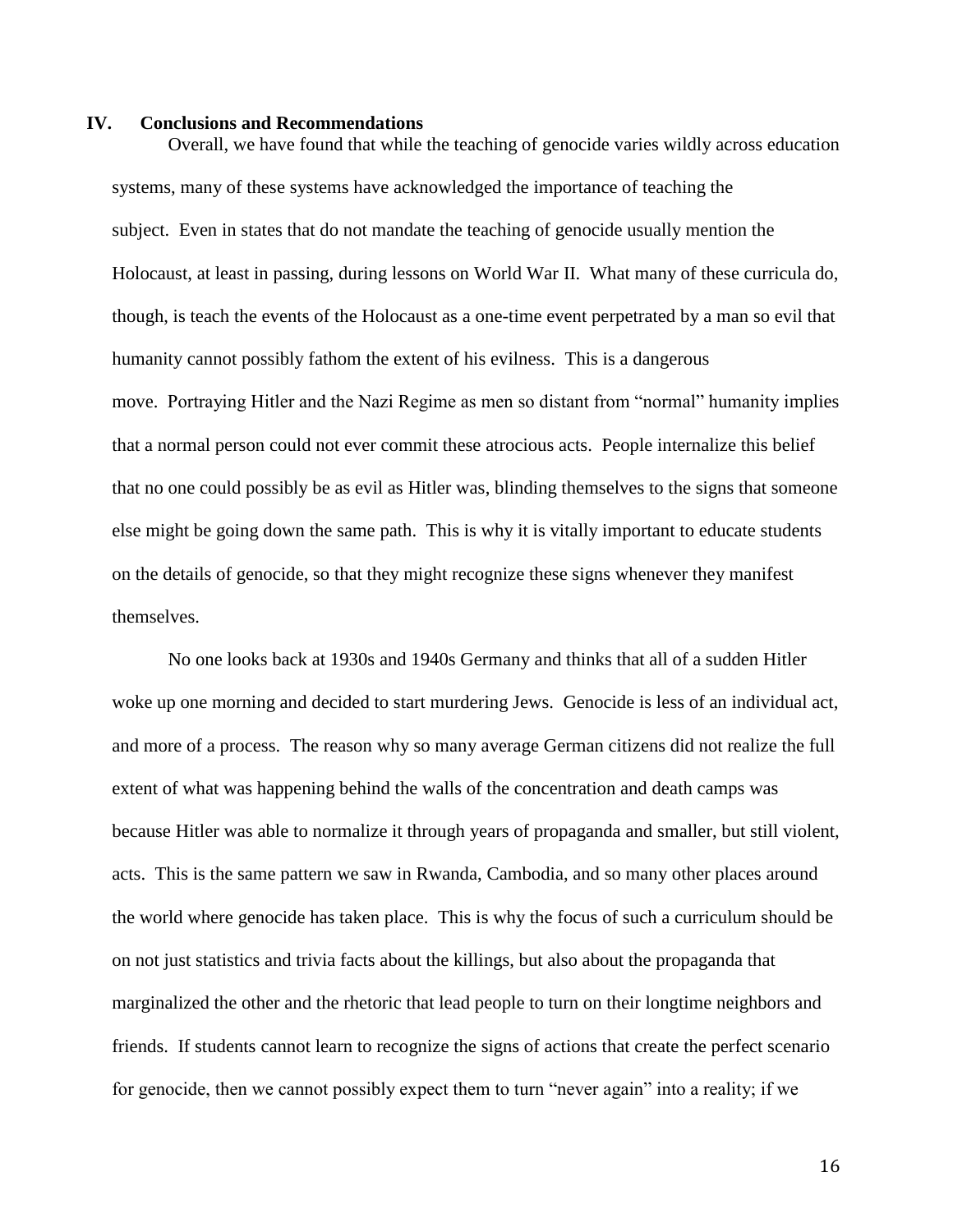cannot learn from the mistakes of the past, then we are doomed to repeat history over and over again.

There are many challenges and constraints high school social studies teachers face in regards to deciding what, and how to teach, particularly under the limitations of state requirements and time. However, the importance of human rights studies is becoming increasingly evident as advocacy groups and academics continue their work. Educating pupils about genocide and atrocities occurring around the world invokes the realization that the immense cruelty and tragedy of the Holocaust is not simply an "aberration of the past," but a threat that "haunts contemporary society" too. It is founded upon the current literature and personal experiences of high school teachers that we recommend a high school human rights curriculum that highlights global citizenship and moral imperative. There is an abundance of resources available to high school level educators that wish to go about incorporating material on genocide into their courses, whether it is in the scope of geography, world or US history courses; however, the complex nature of the topic calls for an in-depth approach in order to establish an effective learning environment. For this reason, a semester-long elective course centered upon the topic would be ideal. The course would utilize both traditional and non-traditional teaching methods to ensure foundational understanding and provide necessary context, but also promote higher level thinking and creative application via media and technology. We recommend the use of contemporary graphic novels and documentary films to serve as a basis for class discussions, giving students a starting point to consider difficult questions. Additionally, the abundance of online resources provide platforms through which teachers may engage the class ((i.e. video interviews, podcasts, online art exhibits, video games)) in a way that enhances critical thinking that may be applied to the current world. This curriculum guide aims to allow students to

17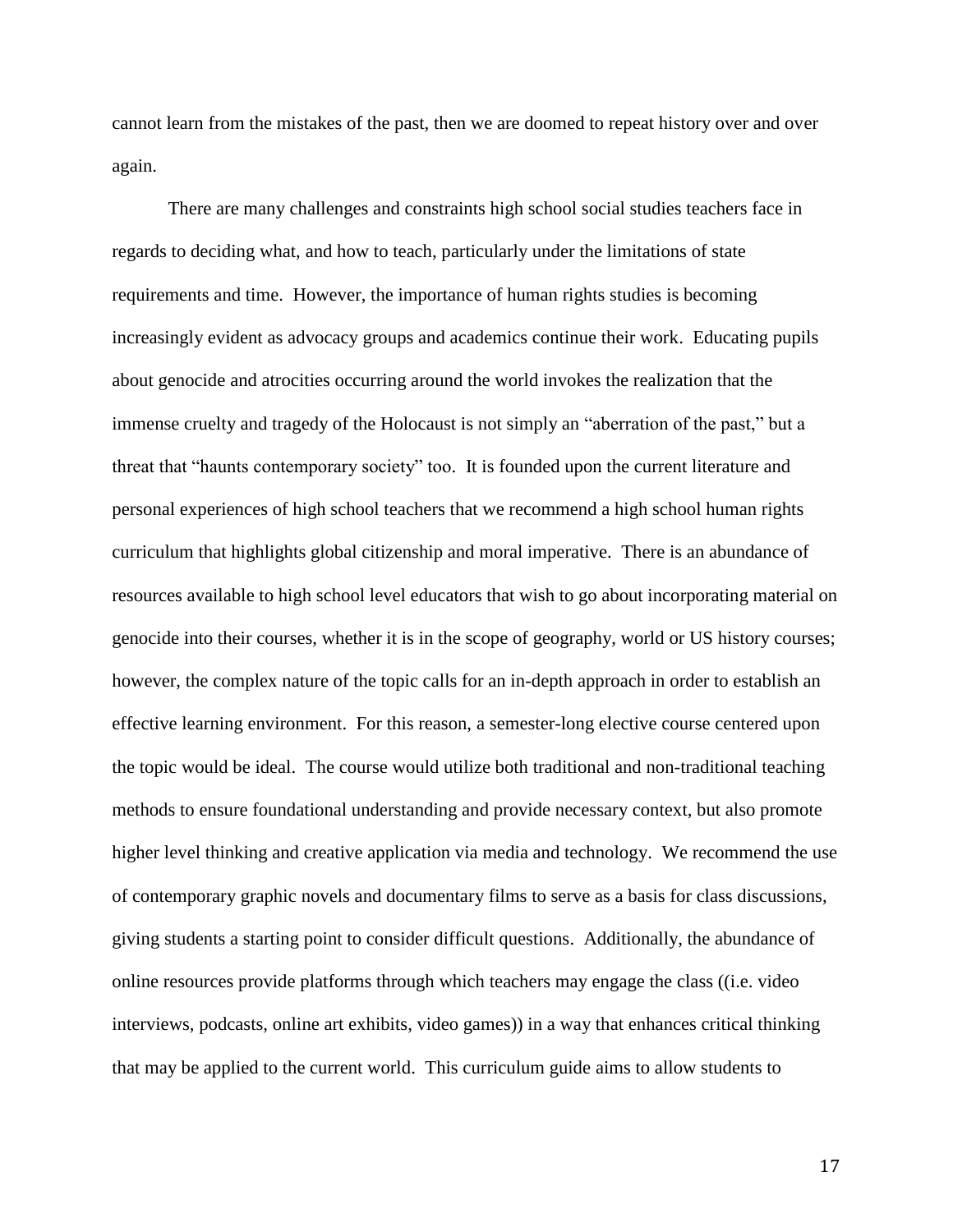understand diverse perspectives while developing their own voice, in order to become an engaged and advocative member of the global community.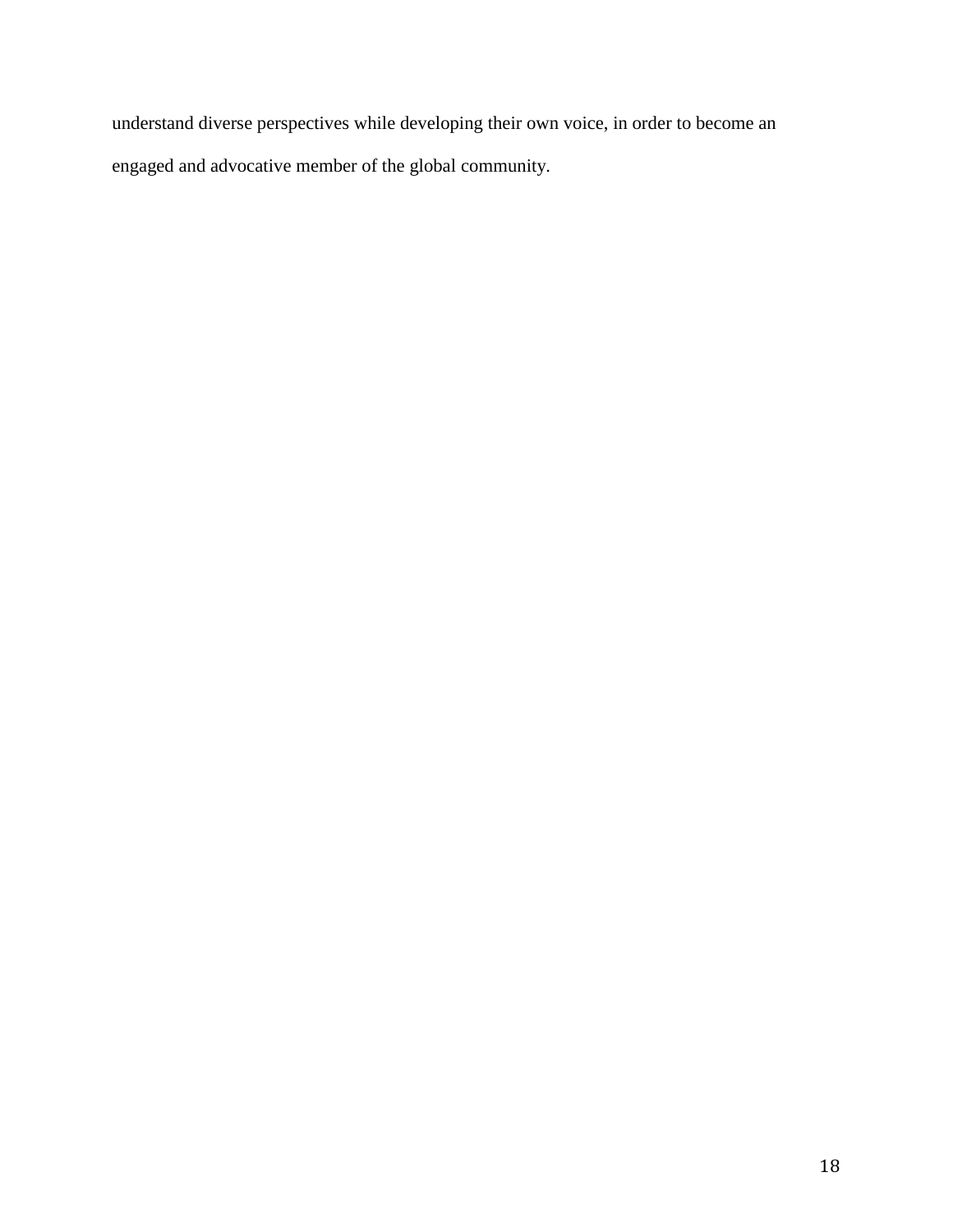## V.**Appendix**

| . друснита<br><b>Activity</b>     | Weekly Journaling                                                                                                                                                                                                                                                                      |                                        |  |  |
|-----------------------------------|----------------------------------------------------------------------------------------------------------------------------------------------------------------------------------------------------------------------------------------------------------------------------------------|----------------------------------------|--|--|
| <b>Concepts</b>                   | Engage in research and writing skills to demonstrate learning                                                                                                                                                                                                                          |                                        |  |  |
| <b>Resources</b>                  | N/A                                                                                                                                                                                                                                                                                    |                                        |  |  |
| <b>Description</b>                | Each week students should be given 20 minutes<br>of class time to journal in a notebook about<br>their thoughts based on what they have learned.<br>Little instruction should be given about what<br>they should write about so that students can<br>write whatever they are thinking. | <b>Instructional Strategies</b><br>N/A |  |  |
| <b>Essential Questions</b><br>N/A |                                                                                                                                                                                                                                                                                        |                                        |  |  |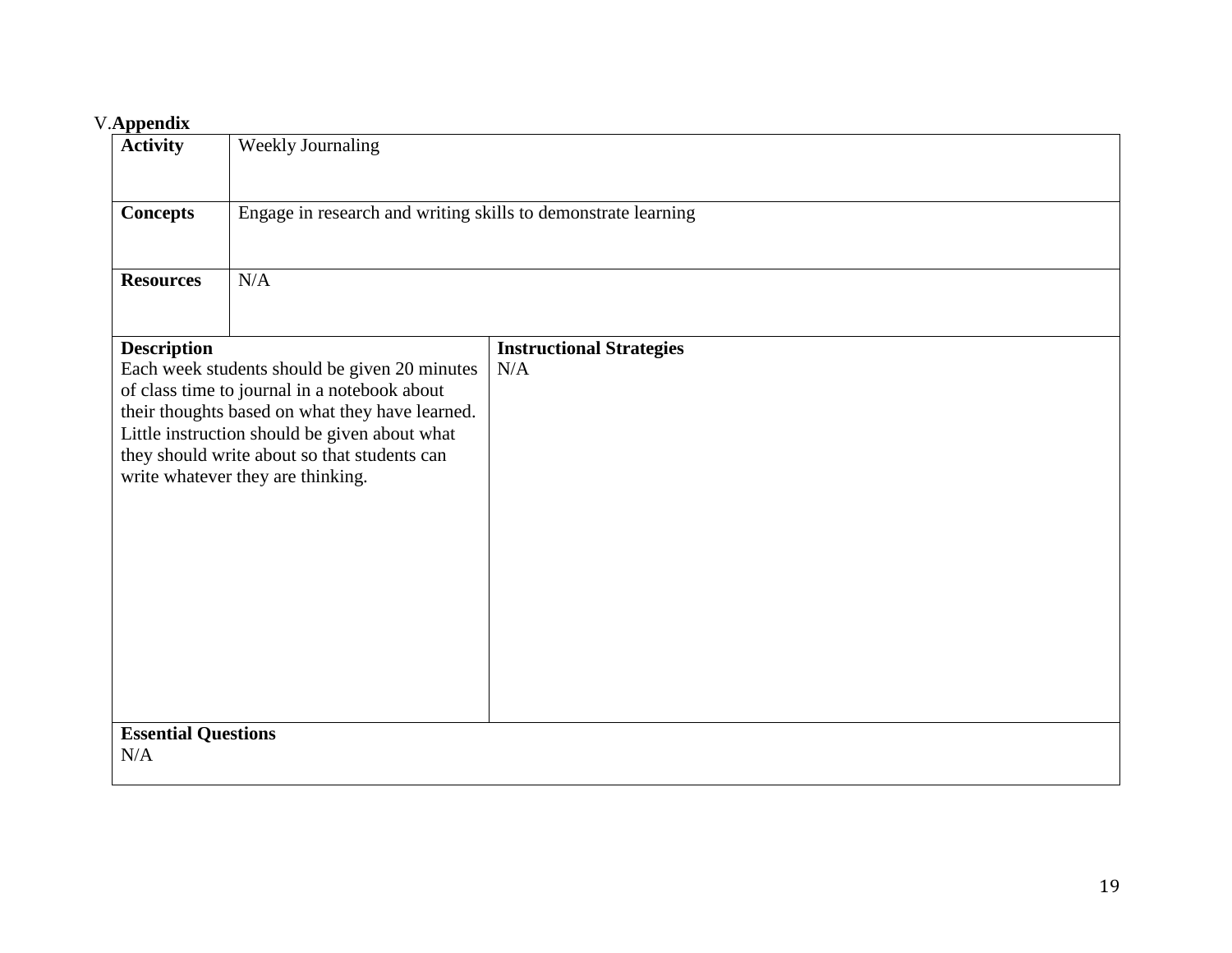| <b>Activity</b>            | <b>Gacaca Court Simulation</b>                                                                                                                                                                                                                  |                                        |  |  |
|----------------------------|-------------------------------------------------------------------------------------------------------------------------------------------------------------------------------------------------------------------------------------------------|----------------------------------------|--|--|
| <b>Concepts</b>            | Understanding the role Gacaca Courts played in repairing Rwandan society                                                                                                                                                                        |                                        |  |  |
| <b>Resources</b>           | https://www.hrw.org/report/2011/05/31/justice-compromised/legacy-rwandas-community-based-gacaca-courts                                                                                                                                          |                                        |  |  |
| <b>Description</b>         | Assign students different roles, either as people<br>accused of committing crimes, or as members<br>of the community. Have them simulate the<br>Gacaca Court process, deciding if the people on<br>trial are guilty, and assigning punishments. | <b>Instructional Strategies</b><br>N/A |  |  |
| <b>Essential Questions</b> | What were the ways that Gacaca Courts were able to help repair Rwandan society?                                                                                                                                                                 |                                        |  |  |
| Were the successful?       |                                                                                                                                                                                                                                                 |                                        |  |  |